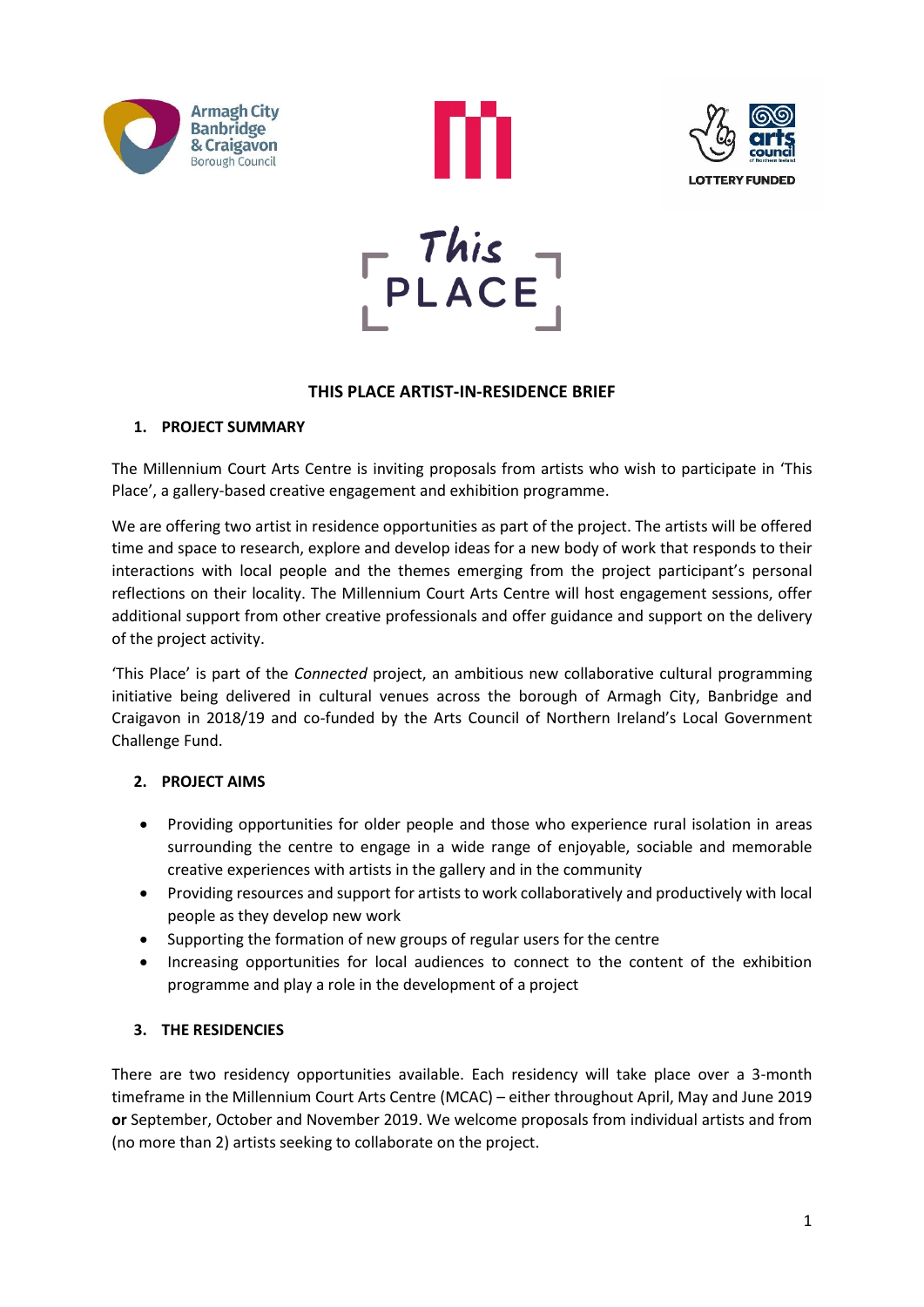During the residency, the artist will engage at least 2 groups of older people on a weekly basis as they research and develop a new body of work. There will also be additional resources available to bring in a partner or partners in any creative field, to provide support and ensure the participants have access to a wide range of experiences.

The resident artists will be based in the artist studio at MCAC. At the end of the project, both artists will be required to create a joint exhibition of their own work, based on, or influenced by their experiences of working with the groups over the course of the residency. The exhibition will be installed in the main gallery of Millennium Court Arts Centre in Jan/Feb 2020.

## **4. YOUR PROPOSAL**

We are interested in proposals from artists working in any medium that communicate an intent to take an exciting, radical and accessible approach to engaging local older people. Tell us how you would approach developing a new body of work that connects with the personal experiences of the participants. Describe how this approach is relevant to your own professional creative practice.

Your proposal should clearly outline how you intend to build high quality opportunities for enjoyment and social interaction with the participants and demonstrate that you have carefully considered how and why they might enjoy engaging in the project. We expect artists to be bold and creative with the types of experiences they open the participants up to, avoiding conventional approaches and highly formal workshops or methods that may alienate the potential participants.

Artists may also consider in their proposals the potential for online engagement in the project. A strong artistic vision that is sensitive to those who participate must be upheld throughout the project and be evident in the work for the final exhibition.

#### **5. FEES**

The fee for each successful proposal is **£8250**. The fees for a joint proposal from two artists is **£16,500**. This fee includes your travel expenses, living expenses and materials for the creation of new work. Accommodation is not provided. Additional resources can be made available for hire of equipment and/or purchase of materials for the final exhibition. A schedule of payments will be drawn up with the successful applicant/s.

The artist in residence is required to commit 30 days to engagement with community groups within the 3-month timeframe. This includes planning, preparation and contact time. We also require a commitment to 30 days studio time in the MCAC Artist Studio for the development of new work. This can be within the timeframe of the residency or at any time between March 2019 and Jan 2020 and by agreement with MCAC staff.

#### **6. TIMEFRAME**

The residency will take place within two timeframe options:

## **OPTION ONE: 1 st April – 30th June 2019 OPTION TWO: 1st September – 30th November 2019**

Please indicate which timeframe option you are applying for in your proposal. Joint proposals from two artists must cover both timeframe options.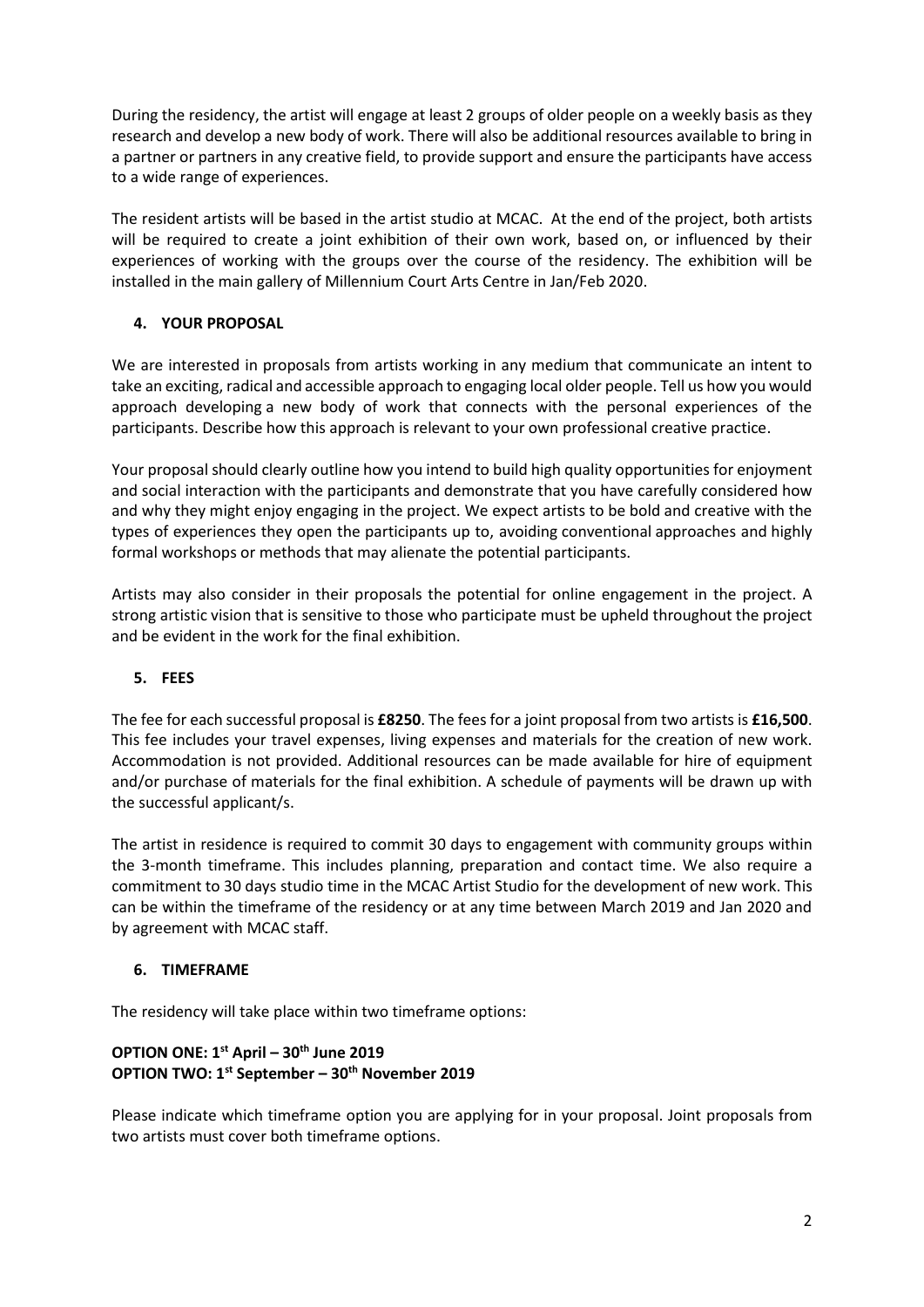#### **7. HOW TO APPLY**

To apply, please submit the following information before the deadline of **22nd February 2019 at 5pm.** Proposals will be scored against the selection criteria detailed below. Please read this carefully before writing your proposal.

- 1. A written proposal (max 1 x A4 page) outlining your approach to the project, how you intend to meet the requirements of the brief, indicating which timeframe option you are applying for and describing how the project would benefit the participants and your professional practice.
- 2. A written statement about your professional practice that includes a description of your experience in delivering **2** participatory arts programmes. Please include details of the types of groups who engaged, the numbers of people involved and the frequency of engagement. You must include the contact details of a referee for each project. (Max 500 words)
- 3. 6-8 samples of your work. Files that are too large for email should be sent via We Transfer.
- 4. A recent CV (Max. 3 x A4 pages)
- 5. A proposed project timeline indicating your availability for engagement and studio time
- 6. An outline budget for the residency fee of £8250

#### **8. PROJECT TIMETABLE**

| Event                                      | <b>Date</b>                                   |
|--------------------------------------------|-----------------------------------------------|
| Proposals invited by                       | 22 <sup>nd</sup> February 2019                |
| Short-listing of artists                   | Week beginning 25 <sup>th</sup> February 2019 |
| Presentation to the selection panel        | Week beginning 4 <sup>th</sup> March 2019     |
| Appointment of successful artist/team      | 8 <sup>th</sup> March 2019                    |
| Successful artist undertakes residency one | $1st$ April 2019                              |
| Successful artist undertakes residency two | 1 <sup>st</sup> September 2019                |
| 'This Place' exhibition                    | Jan/Feb 2020                                  |

#### **9. APPLICATION PROCESS**

All submissions will be subject to a 3-stage evaluation process:

#### **Stage 1: Pass/Fail**

In order to qualify for Stage 2, all applicants must provide evidence that clearly demonstrates:

- Proven track record of presenting your work in gallery exhibitions equivalent in scale and content to the 'This Place' project exhibition. Include at least one example in the past 3 years.
- Experience of developing and delivering at least two participatory arts programmes that are relevant in scale and content to the project.